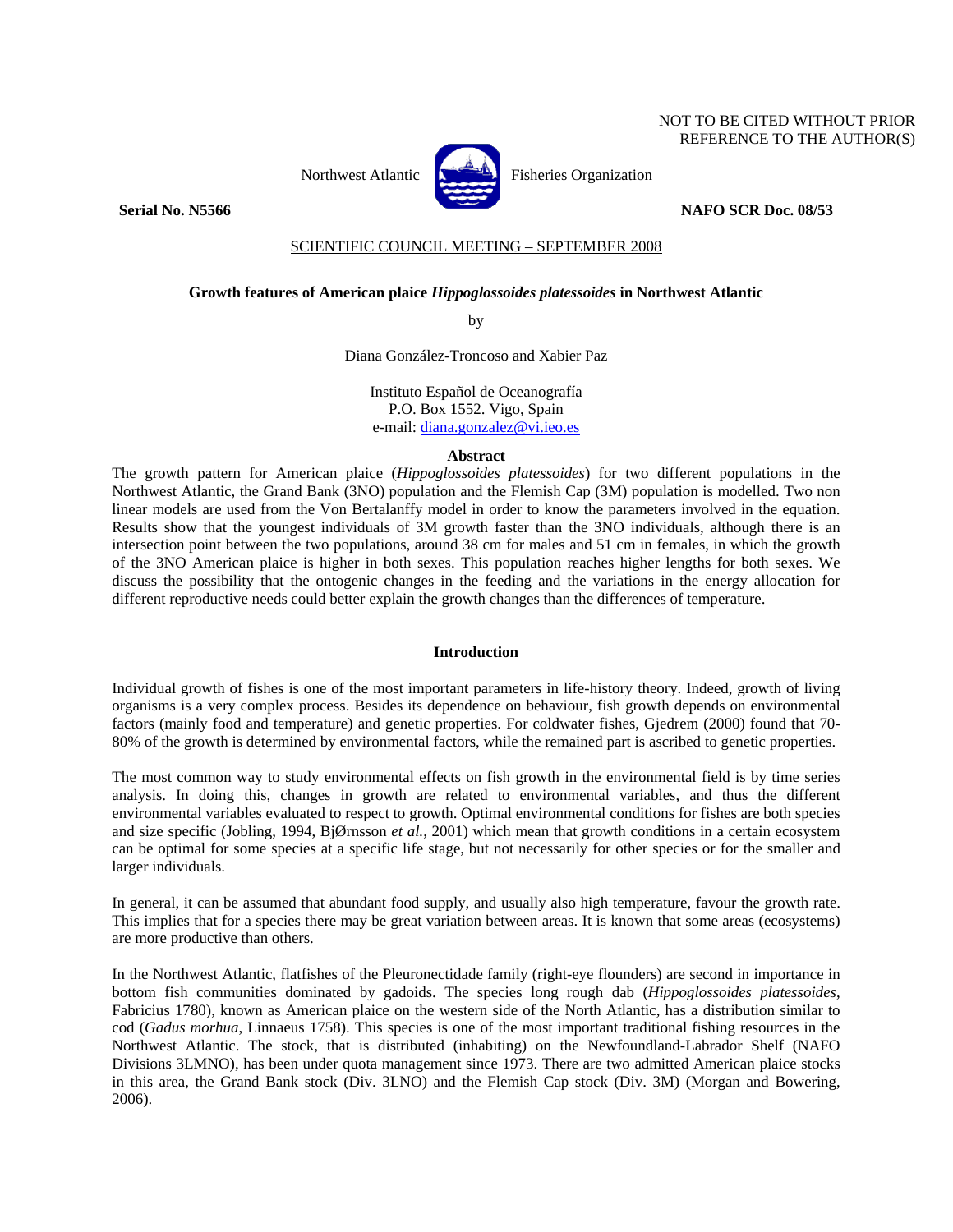Both populations have declined in abundance to very low levels and are under moratoria to directed fishing (Alpoim *et al.*, MS 2002; Morgan *et al.*, 2002; Morgan *et al.*, MS 2003). Extensive overexploitation over many years in combination with climate change represents a potential evolutionary pressure towards changes in growth, lower age at maturity and increased in fecundity (Kjesbu and Witthames, 2007).

The biology and ecology of American plaice in the Northwest Atlantic have been deeply studied since the 60´s (Pitt, 1966, 1967), going on subsequently (Bowering and Brodie, 1994; Morgan and Bowering, 2006) and extending the studies to the both sides of the North Atlantic (Walsh, 1994 and 1996).

For several stocks of American plaice maximum age seems to be closely correlated to the age at sexual maturity (Walsh, 1994), although the reasons for this correlation are not fully understood. There are very well-known empiric differences among the life traits for both populations, 3LNO (Grand Bank) and 3M (Flemish Cap), being the most outstanding the difference among the abundances, much smaller in Flemish Cap than in the Grand Bank. Maximum length at catches and also data from surveys both indicate that the maximum size reached by the individuals from the Grand Bank is always bigger than that of the individuals of Flemish Cap, where the age range is much narrower. The data of the literature show differences in the age of first maturation in the individuals of 3LNO and 3M (Pitt, 1966; Zamarro, 1992).

Studies comparing maximum age, mortality rate, asymptotic length and growth rate, indicate direct relationships between growth rate and mortality rate. Maximum age and asymptotic length are closely correlated, and inverse correlations occur for maximum age-mortality rate and asymptotic length-growth rate comparisons. Comparisons with environmental data indicate that growth rate is affected by temperature and that asymptotic length is affected by food and temperature. Growth rate varies with log temperature and is closely related to metabolic rate and activity. Comparisons of the ratio length at maturity/asymptotic length with maximum age suggest that high ratios are related to short lifespans (Beverton and Holt, 1959). Therefore growth rate can be symptom of a different vital strategy, because a slower growth, as the one reported for the American plaice 3NO, could favour its longevity and maximum size, as well as some bigger size and age of first maturation.

Although there are several studies about growth for this species, some of them do not make difference by sex (Straoudakis *et al.*, 1997), and other do not study the growth by year class, instead several age groups by year are modelled (Fossen *et al.*, 1999). Moreover, there are no studies comparing the growth among populations from the Northwest Atlantic, i.e. Grand Bank and Flemish Cap.

American plaice (*Hippoglossoides platessoides*) on the Grand Bank (Divisions 3LNO) and Flemish Cap (Div. 3M) are thought to represent separate populations. In the late 1980s and early 1990s there was a change in the distribution of American plaice in the region. An examination of distribution, growth, age composition and maturity by Bowering and Brodie (1994) indicated that American plaice on the Flemish Cap were distributed in warmer waters, were bigger at age and had a truncated age distribution compared to fish on the Grand Bank.

In this work we model and compare the growth of the American plaice in 3NO and 3M for cohorts and for sex. In this way we try the hypothesis that relates the rate of growth with the maximum size to make a will and to check if there are variations in the growth to the lake of the life.

The aim of this work is to modulate and compare the growth pattern of the American plaice from the data obtained in the Spanish and EU surveys performed in 3NO and 3M, both intra-area and inter-area.

## **Material and Methods**

#### *Data*

Data from length frequency distribution for American plaice in both areas were available from annual surveys samples: 3NO Spanish bottom trawl survey and Flemish Cap EU (Spain and Portugal) bottom trawl survey. For details of the surveys procedure see Vázquez, 1999; Durán Muñoz *et al.*, 2001. Although the stock of the Grand Bank inhabits the Div. 3LNO and the Spanish bottom survey is carried out only in Div. 3NO, with the fall in the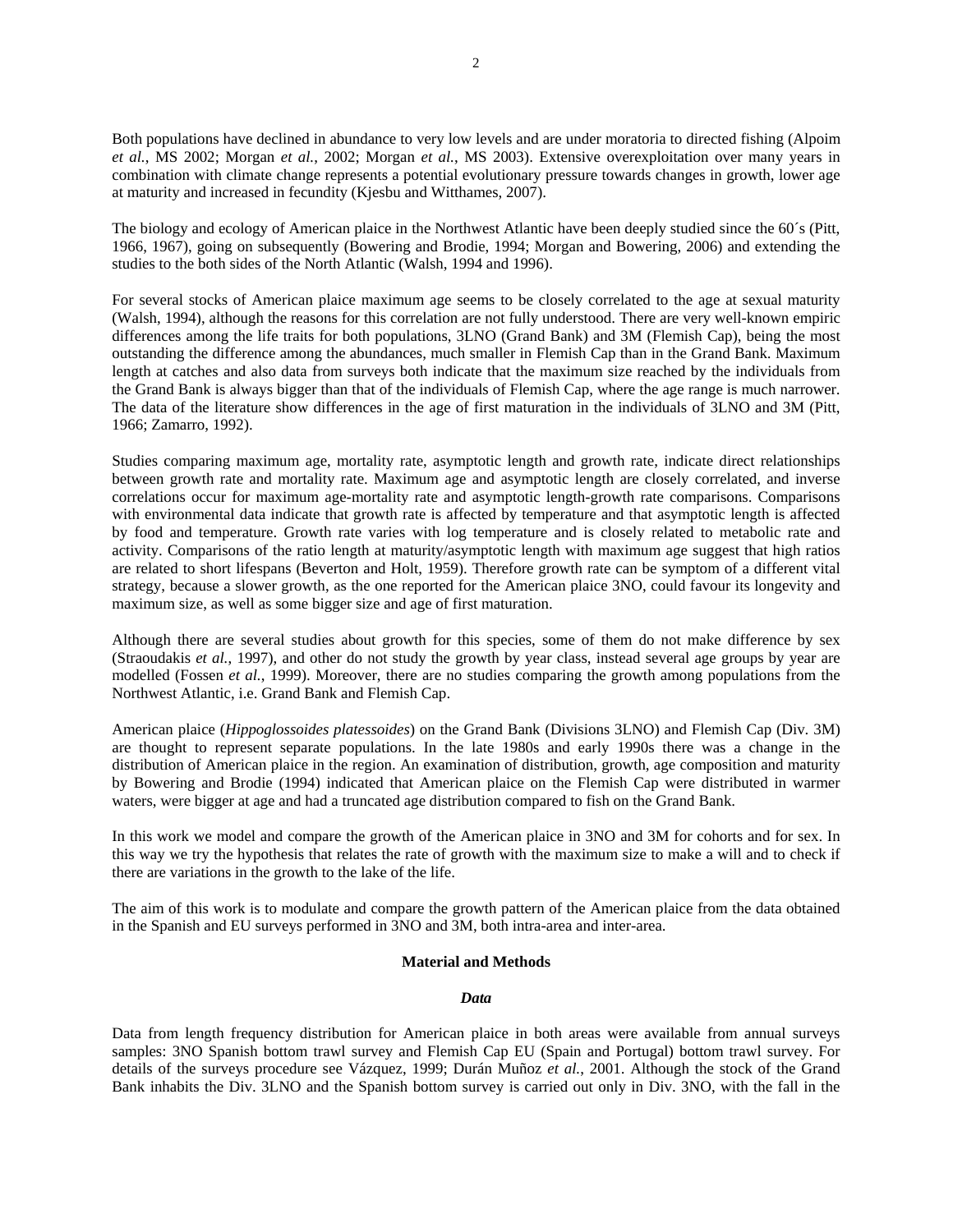population the last years the stock has been concentrated in the Div. 3NO (Brodie, 2002), so the survey can be considered significant of the situation in the whole 3LNO area.

Table 1 presents a summary with the years, the vessels and the number of hauls and depths by year covered by the surveys. In 2001, the former vessel in the 3NO survey was replaced by the R/V *Vizconde de Eza*. Likewise, in 2004 the same procedure was made for the 3M survey, in which the depth strata covered was extended to reach the 1400 m. Calibrations were made in both cases in order to transform the data from the former vessel into the new vessel units (González-Troncoso *et al.*, 2004, González-Troncoso and Casas, 2005). As American plaice is a no-deep water species, the data for this species suffered no changes with the extend of the depth, so the periods are comparable.

Age information was obtained from age length key (ALK) provided by Karen Dwyer and Joanne Morgan (DFO, Canada) for Grand Bank and by Ricardo Alpoim (IPIMAR, Portugal) for Flemish Cap.

For 3NO we used the mean length data obtained from the Spanish surveys between 1997 and 2006 for a *Campelen* gear. For 3M, there are data available from 1988 to 2006 with a *Lofoten* gear, but we used only the data from 1995 to 2006 because the previous data hardly contribute to the studied cohorts. All the data were previously transformed to R/V *Vizconde de Eza* values.

Besides that, the 3M data were transformed to the *Campelen* values in order to be able to compare the two gears (and the selectivities). For that, we converted the length distribution from the *Lofoten* gear into the *Campelen* gear, using the following multiplicative model, proposed by Warren (1997):

$$
Ratio = \alpha l^{\beta} e^{\delta l}
$$

where:

Ratio = 
$$
\frac{Campelen Catch}{Peder's Catch}
$$
 by length  
l is the length  
 $\alpha$ ,  $\beta$  and  $\delta$  are the estimated parameters.

For more details about this method, see Paz *et al.* (2002). To perform the transformation, data from hauls carried out with the two gears alternately in the 3M surveys of 1999, 2000 and 2001 were used. The transformation curve is almost lineal around two, what indicates that the *Campelen* gear fishes the double of all lengths of American plaice than the *Lofoten* gear. So, the results obtained before and after the transformation are practically the same, as the transformation is almost lineal and we are made a comparison. Figure 1 shows the fit and the parameters of the transformation.

In Table 2 we present a summary of the available and the used data in this study. No all the data available can be used because the non linear model used did not converge. We used the common cohorts in order to compare the different cases that we can compare. The available ages were 1-16 for 3M and 1-20 for 3NO.

The mean age length estimated by sex from age length key was tested with the modal progression values in the length distribution data from the 3NO Spanish research survey for a period 1999-2006. The analysis was possible because the presence of an important year-class showed a high modal value.

#### *Models*

The Von Bertalanffy model was used to represent the growth of the American plaice in the different cohorts:

$$
l_t = l_\infty \left( 1 - e^{-k(t - t_0)} \right) \tag{1}
$$

where: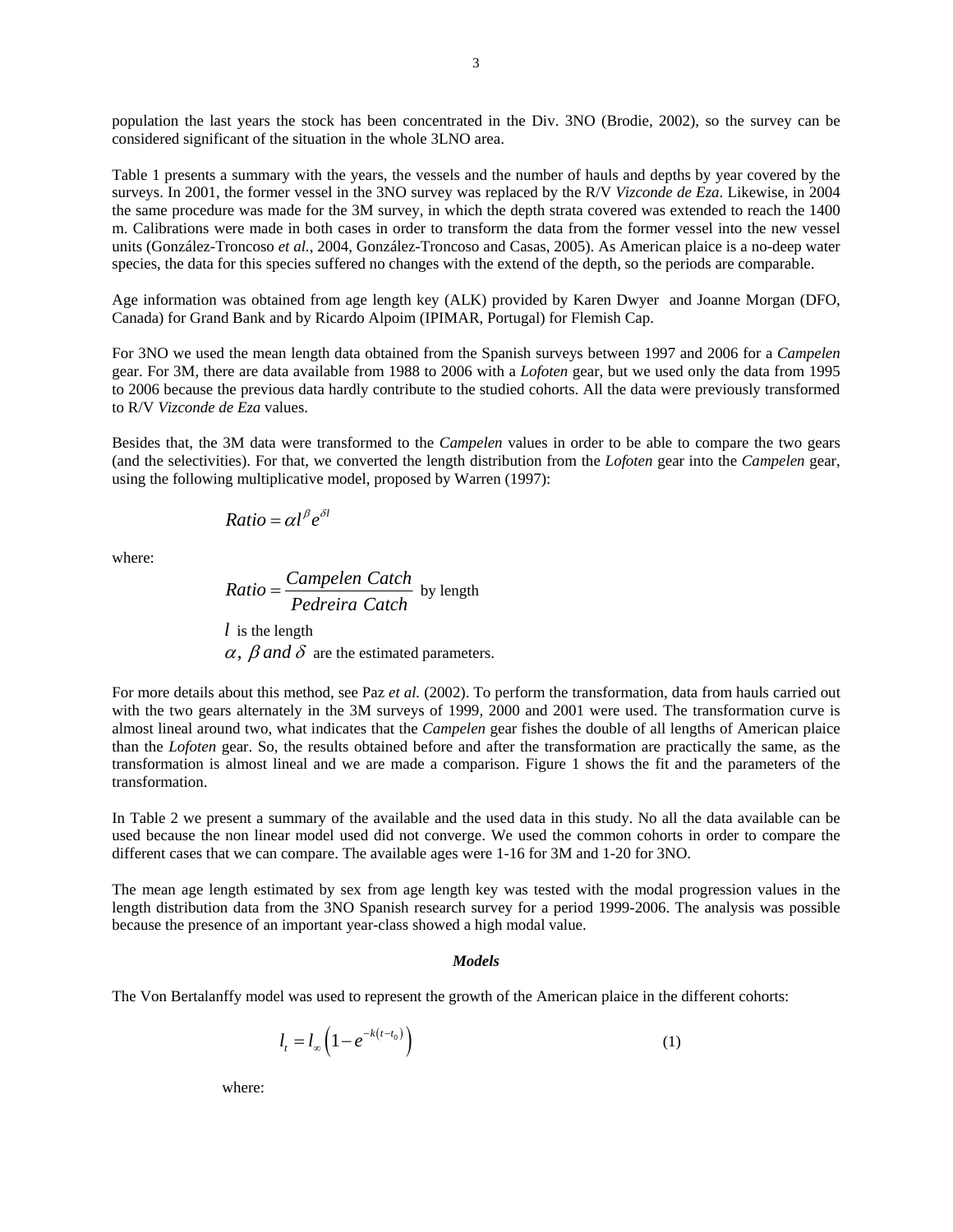$l_{\infty}$  is the maximum length that the species reaches,

 $k$  is the body growth rate. In the same conditions of the other parameters, the bigger that  $k$  is, the faster the species reaches the maximum length,

 $t<sub>0</sub>$  is the cut point of the graph with the abscissa

A robust parametrization of the von Bertalanffy model (Schnute, 1891; Ratkowski, 1986) was used to obtain the growth rate that describes the length at age of American plaice:

$$
l_{t} = l_{1} + (l_{2} - l_{1}) \ast \frac{1 - e^{-k(t - t_{1})}}{1 - e^{-k(t_{2} - t_{1})}}
$$
(2)

where:

 $t_1$ ,  $t_2$  are the youngest and the oldest observed ages in the cohort

 $l_1$ ,  $l_2$  are the corresponding mean lengths to  $t_1$  and  $t_2$ .

To obtain a robust estimated growth rate, we use (2) by a non linear least squares regression by cohort and by sex using the available ages with their corresponding mean length, and then we obtain  $l_{\infty}$  and  $t_0$  by fitting (1) with non linear least squares.

All the statistical analysis was made in R (www.flr-project.org).

Growth models were fitted to the data from the Grand Bank and Flemish Cap by non linear least squares regression. Data were analyzed by sex and by cohort.

## **Results**

**Modal progression of an exceptionally large year class.** The mean length of the 1997 cohort were used to carry out three modal progression analysis. Data were taken from 1999-2006 May-June bottom trawl surveys. The strength of this year-class has been seen in previous studies (González-Troncoso *et al.*, 2007). We obtained the mean length by converting length distributions of total survey catches into age distributions and subsequently estimating the mean length-at-age for each derived age group. Surveys-specific age-length keys (ALKs) based on otolith age determinations were used (Joanne Morgan personal communication). When there was a gap in the data of a cohort (as in a year that failed an age class), we obtain the mean length as the mean of the mean lengths of the previous and the following ages of that cohort.

**Test to the mean length at age.** The mean length at age estimated by sex from age length key were tested with the modal progression values in the length distribution data from the 3NO Spanish research survey for the period 1999- 2006 (Table 3) (González-Troncoso *et al.*, 2007). For female the considered age interval was 2 to 9 age older and for males was 3 to 8 age older.

 In the figures 2 and 3 appears the regressions fitted, the function with parameters values obtained and the confidence interval to 99%.

In the two plots we can see the agreement within the mean length values obtained from the age-length key and the modal values in the length distribution from the catches in the survey. The high values  $R^2$  for females and males: 0.9908 and 0.9932 respectively and the point situation inside 99% confidence interval indicates good correspondence.

Although there are few available and considered points, the agreement obtained between mean length values and the modal values permits to use the mean length at age values obtained from otoliths as the accurate values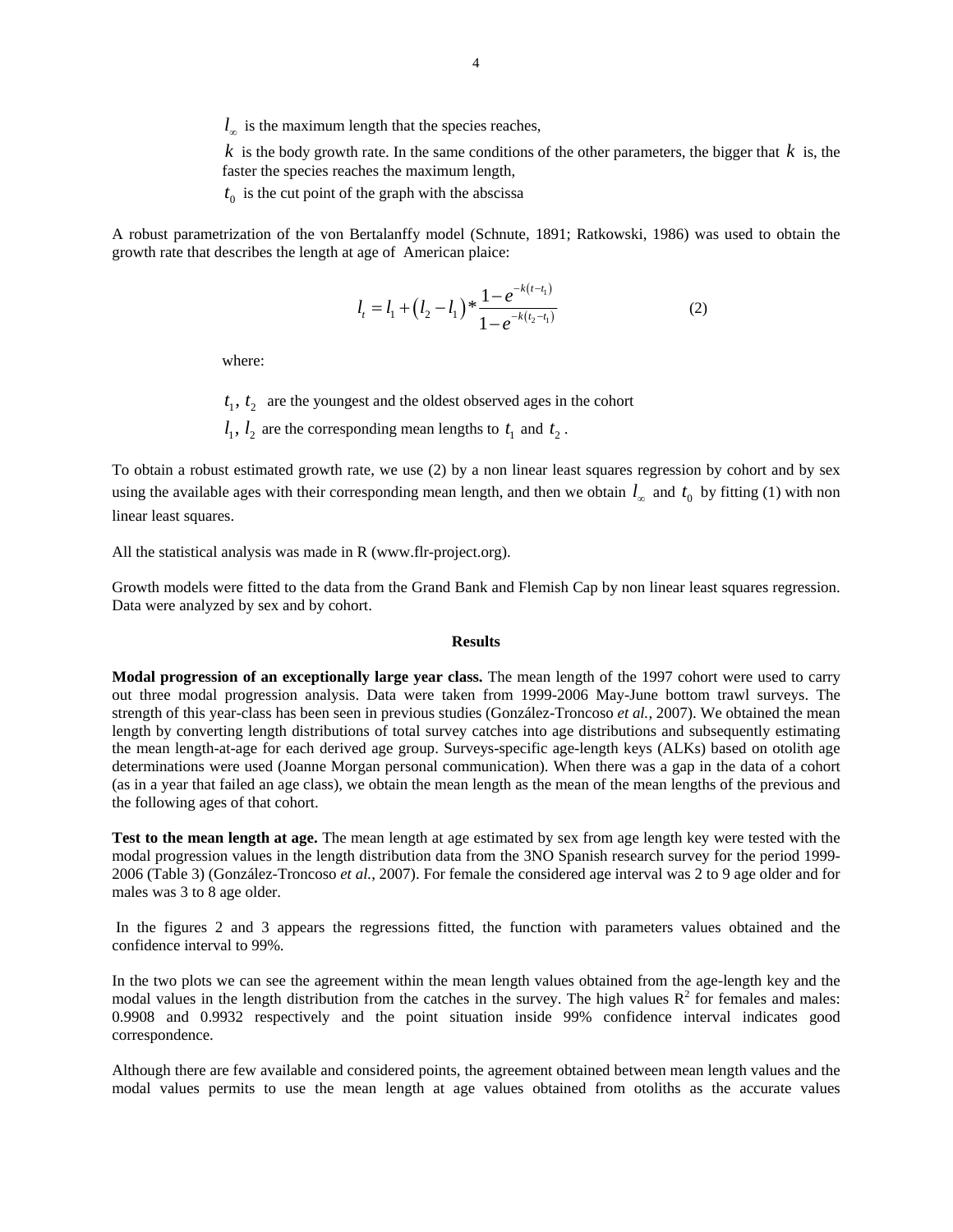corresponding to the age for the 3NO American plaice population. These values were used to model the growth of the 3NO American plaice population.

For 3M American plaice the ALK used was the available for this population obtained from EU survey.

**Comparison of length distribution and longevity.** The maximum length in the length distribution samples from Grand Bank is 76.5 cm., 16 cm greater than the maximum length in the Flemish Cap (60.5 cm.) (Table 4). We can observe that the maximum mean length at age is always higher in females than in males, a well-know fact in this species, and higher in the 3NO population than in the 3M population for both sexes (Table 5, Figure 4), indicating more longevity. The length difference (in mean) was greater in females: 16 cm. versus 8.5 cm. for males.

**Comparison of growth.** We first fitted the Von Bertalanffy model as we explain above for all the available cohorts-10 cohorts for 3M males, 15 cohorts for 3M Females, 10 cohorts for 3NO males and 18 cohorts for 3NO females. In order to know the distribution of the parameters, we made a bootstrap among the parameters of all the cohorts. We made 5000 runs of the Von Bertalanffy model over the parameters, but as no all the cases converge, we obtain fewer results, with different number in each case. Figure 5 (a-d) shows the histogram of some of the results for the principal parameter of the model, the growth rate  $k$ , as the number of booststrap obtained. We can see that this parameter is almost normal-distributed. No all the cohorts have "logical" values for them. For example, the 1989 cohort of the 3M females has a  $l_{\infty}$  of 114.259, what is impossible.

Then we tried to compare the *inter* and the *intra* zone mean lengths by cohort. For the intrazone comparison we compared the mean length of each area by sex, and interzone we compare the same sex within areas. So, we have four cases of study, which are:

-Intrazone 3M: compare 3M males and females. Common cohorts: 1990-1999. -Intrazone 3NO: compare 3NO males and females. Common cohorts: 1993-2002. -Interzone Males: compare 3M males and 3NO males. Common cohorts: 1993-1999. -Interzone Females: compare 3M females and 3NO females. Common cohorts: 1985-1999.

In figure 6 (a-d) the results of the Von Bertalanffy curves, with the two principal parameters of the curve,  $k$  and  $l_{\infty}$ , the mean length estimated from ALK and length distribution and the fitted mean length by age, as the cut point between the two cases studied each time, are shown. Although as it was mentioned above there are some cohorts that have no logical values, normally the fit of the real points are good, so we show all the graphs for all the cases.

We can see that, in general, females growth more and slower than males, both in 3M and 3NO (Figures 6a and 6b). This is coherent with a higher k in males than in females in both cases, with a mean of  $0.38 \pm 0.22$  and  $0.18 \pm 0.09$ for males and females of 3M, respectively, and  $0.16 \pm 0.08$  and  $0.07 \pm 0.06$  for males and females of 3NO, respectively (these means are made only with the positive values of  $k$ ) (Table 6). When the two curves cut, the cut point is in the youngest ages, about 3 years old, and then females raised up. In most cases, the  $l_{\infty}$  for females is around 60 cm, and the one for males is around 40 cm. About interzones, it seems that in the first stages of the life the individuals of 3M growth faster that the ones in 3NO, but there is some point that the growth of the 3NO individuals changes and exceeds the growth of the 3M individuals. This point, that can be easily see in the graphs, is around 38 cm for males and 51 cm in females. In the whole of the cohorts it can be seen that  $k$  is higher in 3M than in 3NO for both sexes, as we can see above in the values of the mean.

#### **Discussion**

Flemish Cap is an isolate bank, so it is logical to think that the American plaice population in it is totally separated from the Grand Bank American plaice population. In this study we present some results that seem to strengthen this belief. Once we fit the growth, both populations show different patterns, according to their different vital strategies. The faster growth in 3M population matches with a higher natural mortality and a lower length of maturity and less longevity.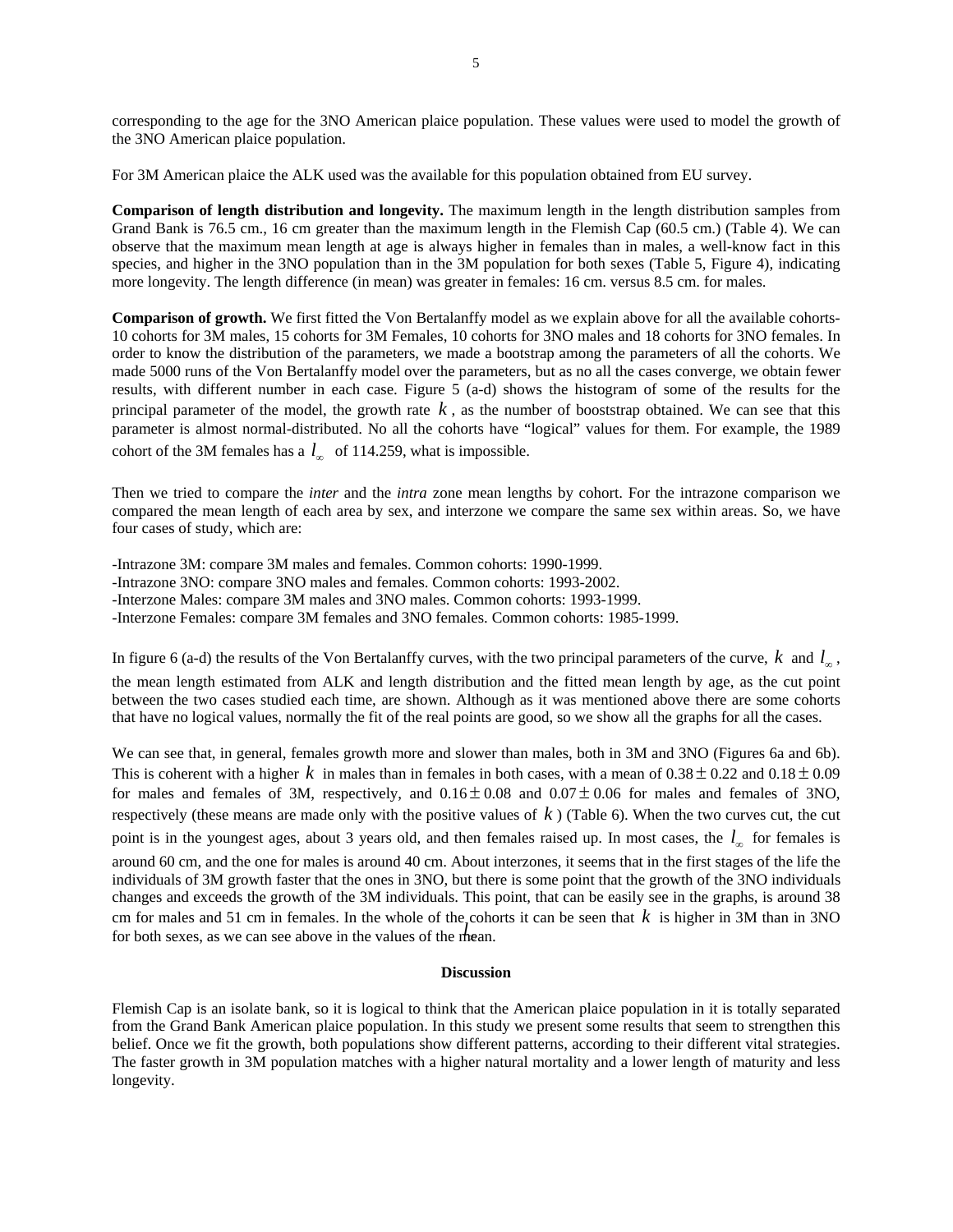American plaice collected from the western (Div. 3L) and eastern (Div. 3M) sides of the Flemish Pass were clearly different in mean length-at-age and in their maturation, with fish from the eastern side being larger at age and females maturing at a smaller size than those from the western or Grand Bank side of the Flemish Pass. Further, American plaice were not collected in the deepest part of the Pass that was surveyed. Thus it seems that fish in the Flemish Pass area are not mixing but rather are separate groups (Morgan and Bowering, 2006).

An intersection point between the two fitted curves of the two populations in which the growth of the 3NO American plaice is higher than the 3M American plaice growth in both sexes can be seen. The change in the rate of growth of the adults between both populations since certain age seems to be no because environmental factors due to the periodic and regular pattern of them. The faster growth in the 3M American plaice for the youngest was studied for other authors that found that the growth rate of many invertebrate and fish species appears to be higher on the Flemish Cap that on the Grand Bank, despite the relative small distance between these areas (Bowering and Brodie, 1994; Morgan and Bowering, 2006). In 3M a higher first and second production than in 3NO can be observed due to the physical and chemical differences between the two areas (Maillet *et al.*, 2005). For that, the diet in 3M is richer in energy. This could explain the faster growth in the youngest individuals in 3M.

The densities of American plaice observed in most years in Flemish Cap strata were considerably lower than for adjacent Grand Bank strata, where average catches were often greater than 100 Kg/tow over side areas during 1970s and 1980s (Brodie MS 1988). Besides that, the bottom temperature found on Flemish Cap were much higher than those found at similar depths on the Grand Bank during the same period (Morgan and Brodie, 1991). It is known that both factors, density and temperature, favour a faster growth (Lorenzen and Enberg, 2002; Pauly, 1980), and this could be the reason for the higher growth in young specimens of 3M, but they do not explain the different growth rate since certain age, when the 3NO American plaice growths faster and the 3M American plaice growth stops. Maybe the ontogenic changes in the feeding and the variations in the energy allocation for different reproductive needs could better explain the changes than the temperature. As in Flemish Cap the individuals mature before than in the Grand Bank, perhaps they need more feeding investment for breeding, so they have less amount of energy for growth. In the other hand, 3NO individuals could allocate that energy in remain growing.

As the result obtained in this study, Bowering and Brodie (1994) show that the growth rate were similar between sexes up to age 3 in the American plaice of 3M, however, beyond age 3, females grow faster.

Besides that, both populations show clear differences in their diet, as we can see in González and Paz, 2008. These authors showed that the Flemish Cap diet had higher energy, as well as the female diet was richer in energy in both areas. Differences in energy component of the diet between areas decreased when increasing the length for both sexes; it was linked to a diet change of the individuals in the Grand Bank from 38.1 cm in males and 50.9 cm in females. This result agrees with the cut point in the fitted curves and the differences in growth and longevity observed in each area for both sexes seeing above. The influence of the feeding in the differences of the populations could be reflected. The observed trend of diminishing energy differences between areas where the individuals are >30 cm is even more accused in the biggest individuals, and it would be in agreement with the superior growth rate in Flemish Cap, at the same time that a smaller  $l_{\infty}$  and longevity. The sizes where the growth pattern changes are close to those where the feeding pattern also changes.

In general, the growth rate  $k$  is higher in the 3M cohorts than in the 3NO ones for both sexes. This indicates, once again, that the 3M individuals growth faster than the 3NO individuals. The higher than *k* are, faster the individuals growth, and higher is the natural mortality,  $M$ . So, we can say than the 3M individuals growth faster but get a smaller asymptotic length, reach the age of first maturation before and die earlier (Beverton and Holt, 1959; Pauly, 1980; Froese and Binohlan, 2005). But as the *k* in this study is a general parameter for all cohort, we can not see in it the differences in growth since certain age. In Morgan and Bowering (2006) we can see how the growth rates in 3M decrease to the level of 3NO ones at age 10 for males and 11-12 for females.

It would be interesting to model a segmented regression to the Von Bertalanffy model in order to see the differences between the growth rate for the youngest and the oldest individuals in both areas. Perhaps in that case we could observe better the change in growth between the two populations.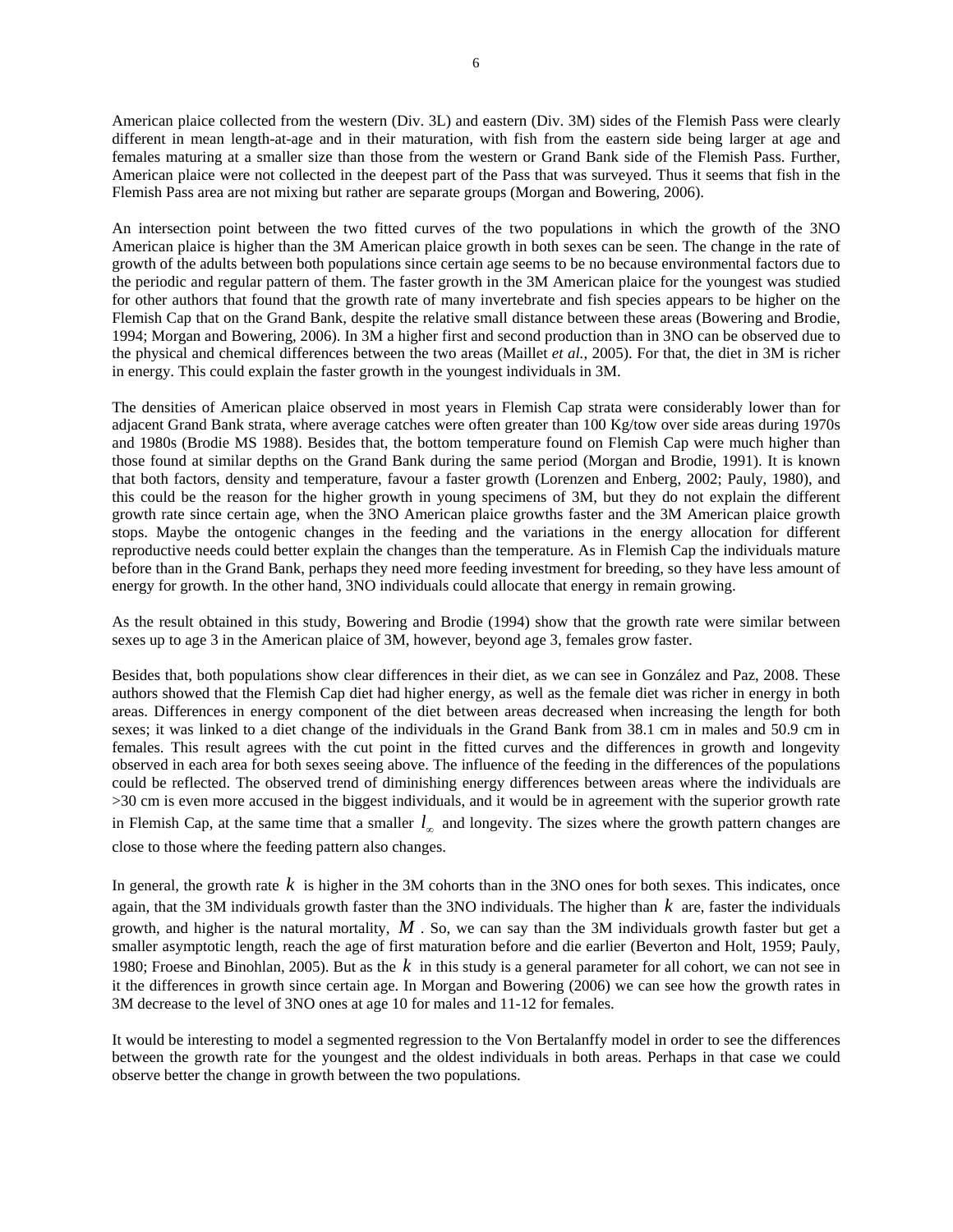#### **References**

- Alpoim, R., C. Darby, and A. Avila de Melo. MS 2002. An assessment of American plaice (*Hippoglossoides platessoides*) in NAFO Division 3M. NAFO SCR Doc. 02/62, Serial Number. N4674, 37 pp.
- Beverton, R.J.H. and Holt, S.J. 1959. A review of the lifespans and mortality rates of fish in nature, and their relation to growth and other physiological characteristics. Ciba Found Symp, Lifespan of Animals, Vol 5, pp 142-177.
- Bjørnsson, B., Steinarsson, A. and Oddgeirsson, M. 2001. Optimal temperature for growth and feed conversion of immature cod (*Gadus morhua* L.): effects of weight. ICES Journal of Marine Science 58: 29-38.
- Bowering, W.R. and W.B. Brodie. 1994. Distribution, age and growth, and sexual maturity of American plaice (*Hippoglossoides platessoides,* (Fabricius)) on Flemish Cap (NAFO Division 3M). Journal Northwest Atlantic Fisheries Science 16: 49-61.
- Brodie, W.B. MS 1988. An assessment of the American plaice stock in Divisions 3LNO. NAFO SCR Doc. 88/37, Serial Number. N1477, 51pp.
- Brodie, W.B. 2002. American Plaice *Hippoglossoides platessoides* on the Grand Bank (NAFO Divisions 3LNO) -a Review of Stock Structure in Relation to Assessment of the Stock. NAFO SCR Doc. 02/36, Serial Number N4647, 19 pp.
- Durán Muñoz, P., E. Román, D. González Troncoso, D. and X. Paz. 2001. Abundance and biomass for American plaice from the surveys conducted by Spain in the NAFO Regulatory Area of Div. 3NO: 1995-2000. NAFO SCR Doc. 01/58, Serial Number. N4436, 11 pp.
- Fossen I., O.T Albet and E.M. Nilssen. 1999. Back-calculated individual growth of long rough dab (*Hippoglossoides platessoides)* in the Barents Sea. ICES Journal of Marine Science, 56: 689- 696.
- Froese, R. and C. Binohlan. 2005. Empirical relationships to estimate asymptotic length, length at first maturity and length at maximum yield per recruit in fishes, with a simple method to evaluate length frequency data. Journal of Fish Biology. Volume 56, Issue 4, Pages 758 – 773.
- González, C. and X. Paz. 2008. Daily ration and energy content obtained from the diet of American plaice (*Hippoglossoides platessoides*) in Grand Bank and Flemish Cap. NAFO SCR Doc. 08/52, Serial Number N5559, 17 pp.
- González Troncoso, D., C. González and X. Paz. 2004. American plaice biomass and abundance from the surveys conducted by Spain in the NAFO Regulatory Area of Divisions 3NO, 1995-2003. NAFO SCR Doc. 04/09, Serial Number N4954, 22 pp.
- González Troncoso, D., and J. M. Casas. 2005. Calculation of the calibration factors from the comparative experience between the R/V *Cornide de Saavedra* and the R/V *Vizconde de Eza* in Flemish Cap in 2003 and 2004. NAFO SCR Doc. 05/29, Serial Number N5115, 8 pp.
- González-Troncoso, Diana, E. Román and X. Paz. 2007. Results for Greenland halibut and American plaice of the Spanish survey in NAFO Div. 3NO: biomass, length distribution and age distribution for the period 1997- 2006. NAFO SCR Doc. 07/35. Serial Number. N5387, 41 pp.
- Jobling, M. 1994. Fish Bioenergetic. London: Chapman and Hall.
- Kjesbu, O.S. and P.R. Witthames. 2007. Evolutionary pressure on reproductive strategies in flatfish and groundfish: Relevant concepts and methodological advancements. Journal of Sea Research 58: 23-34.
- Lorenzen, K. and K. Enberg. 2002. Density-dependent growth as a key mechanism in the regulation of fish populations: evidence from among-population comparisons. Proc. R. Soc. Lond. B. Issue Volume 269, Number 1486: 49-54.
- Maillet, G. L., P. Pepin, J. D., C. Craig, S., Fraser, and D. Lane. 2005. Overview of Biological and Chemical Conditions on the Flemish Cap with Comparisons of the Grand Bank Shelf and Slope Waters During 1996– 2003. J. Northw. Atl. Fish. Sci., Vol. 37: 29–45 Oct 2005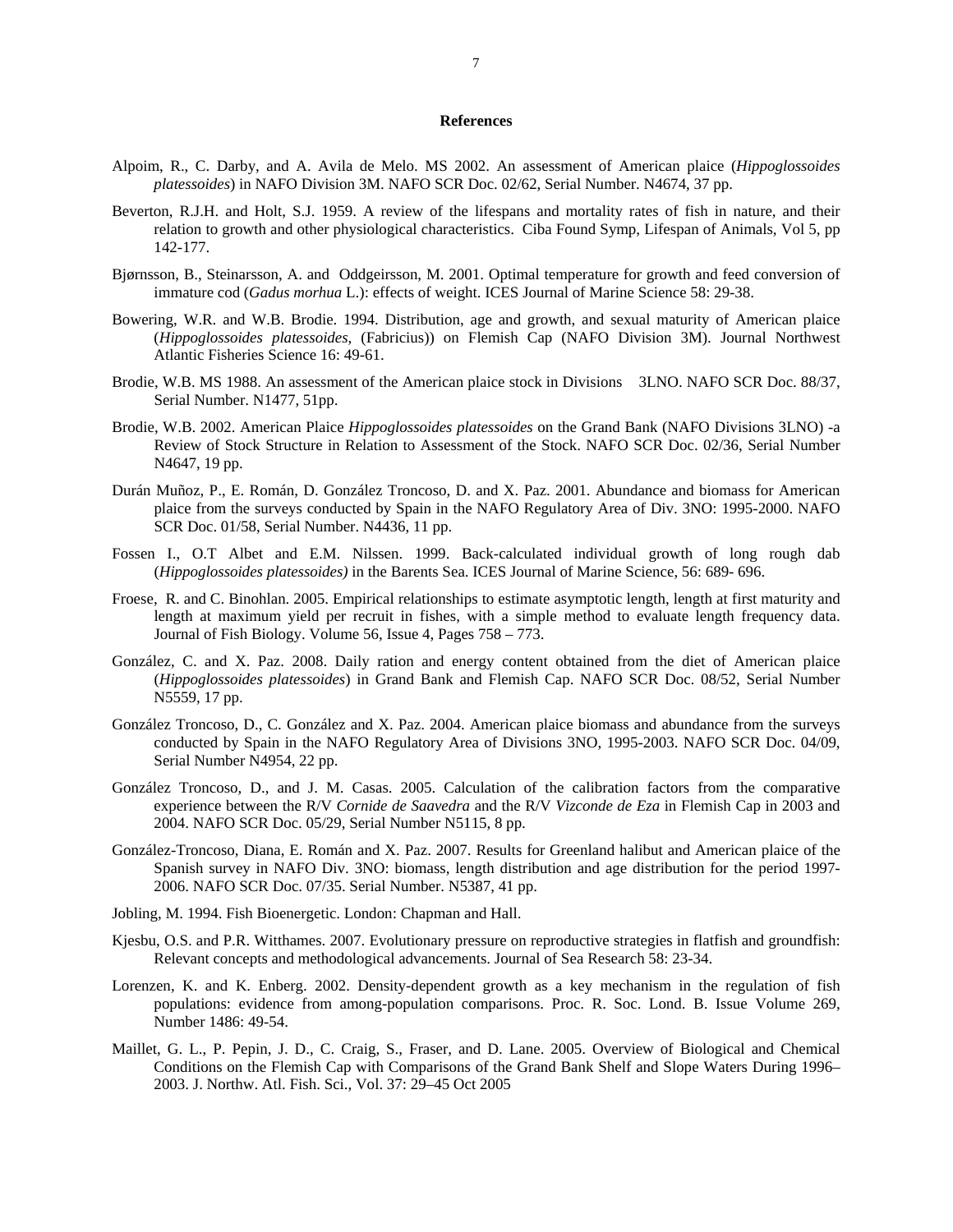- Morgan, M. J. and W. B. Brodie. 1991. Seasonal distribution of American plaice on the northern Grand Banks. Mar. Ecol. Prog. Ser. 75: 101-107.
- Morgan, M.J., W.B Brodie, D.W. Kulka. 2002. Was over-exploitation the cause of the decline of the American plaice stock off Labrador and northeast Newfoundland?. Fisheries Research 57 (2002): 39-49.
- Morgan, M. J., W. B. Brodie, D. Maddock Parsons, and B. P. Healey. MS 2003. An assessment of American plaice in NAFO Divisions 3LNO. NAFO SCR Doc. 03/56, Serial Number. N4874, 70 pp.
- Morgan, M.J. and W.R. Bowering. 2006. Is there mixing of American plaice populations in the Flemish Pass? J. Northw. Atl. Fish. Sci., 37: 73-80.
- Pauly, D. 1980. On the interrelationships between natural mortality, growth parameters, and mean environmental temperature in 175 fish stocks. Journal du Conseil 1980, 39(2):175-192
- Paz X., D. González Troncoso and P. Durán Muñoz. 2002. Comparative Exercise between the C/V *Playa de Menduíña* and the R/V *Vizconde de Eza* in the NAFO Divisions 3NO in May 2001. NAFO SCR Doc. 02/5. Serial Number N4603, 25 pp.
- Pitt, T.K. 1966. Sexual maturity and spawning of the American plaice, *Hippoglossoides platessoides* (Fabricius), from Newfoundland and Grand Bank areas. J. Fish. Res. Board Can., 23: 651–672.
- Pitt, T.K. 1967. Age and growth of American plaice (*Hippoglossoides platessoides*) in the Newfoundland area of the Northwest Atlantic. J. Fish. Res. Board Can., 24: 1077–1099.
- Ratkowski, D.D. 1986. Statistical properties of alternative parameterisation of the von Bertalanffy growth curve. Can. J. Fish. Aquat. Sci. 43:742-747.
- Schnute, J. 1981. A versatile growth model with statistically stable parameters. Can. J. Fish. Aquat. Sci., 38, 1128- 1140.
- Stratoudakis, Y., Robert J. Fryer, Graham J. Pierce, Robin M. Cook. 1997. Difference in life history features of long rouge dab *Hippoglossoides platessoides* within Scottish waters. Marine Ecology Progress Series. Vol. 158: 303-306.
- Vázquez, A. 1999. Results from Bottom Trawl Survey of Flemish Cap in July 1998. NAFO SCR Doc. 99/22, Serial Number 4073, 37 pp.
- Walsh, S.J. 1994. Life history traits and spawning characteristicics in the population of long rough dab *Hippoglossoides platessoides,* (Fabricius)) in the North Atlantic. Neth J. Sea Res. 32 (3/4):2141-254.
- Walsh, S.J. 1996. Ecology, resources surveys and management off long rough dab *Hippoglossoides platessoides,* (Fabricius)) in the Barents Sea and the Newfoundland-Labrador Shelf. Ph. D thesis, University of Bergen.
- Warren, W.G. 1997. Report on the comparative fishing trial between the *Gadus Atlantica* and *Teleost*. NAFO Sci. Coun. Studies, 29: 81-92
- Zamarro, J.V. 1992. Comportamiento alimenticio y reproducción de la platija americana (*Hippoglossoides platessoides* Fabricius 1780) (Pisces, Pleuronectidae) en el sur del Gran Banco de Terranova. Ph. D. Thesis, University of Santiago de Compostela.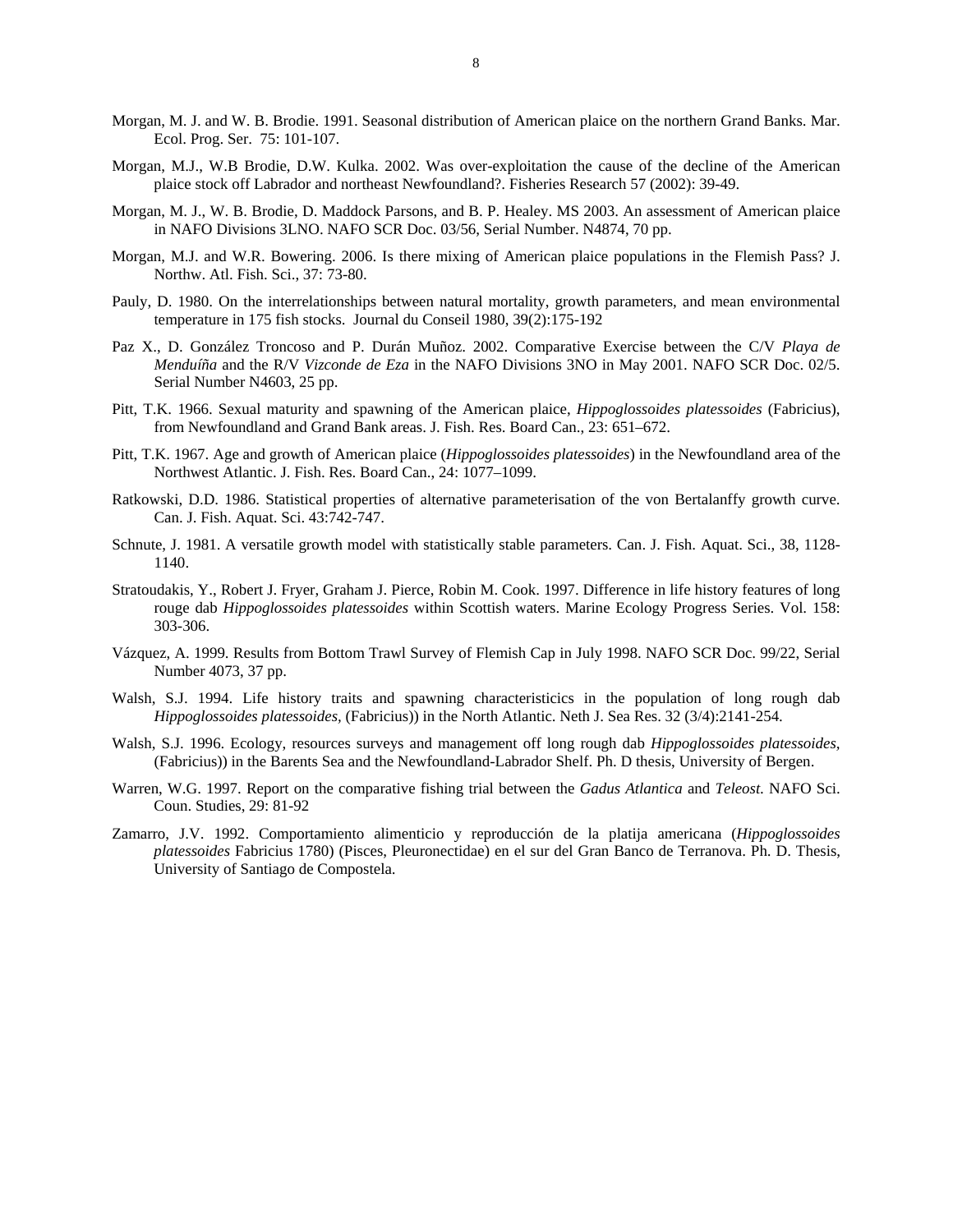| <b>EU 3M Survey</b> |                         |                   |               | <b>Spanish 3NO Survey</b> |                                              |                      |                    |
|---------------------|-------------------------|-------------------|---------------|---------------------------|----------------------------------------------|----------------------|--------------------|
| Year                | <b>Vessel</b>           | <b>Valid tows</b> | <b>Depths</b> | Year                      | <b>Vessel</b>                                | <b>Valid</b><br>tows | <b>Depths</b>      |
| 1995                | R/V Cornide de Saavedra | 121               | 126-721       |                           |                                              |                      |                    |
| 1996                | R/V Cornide de Saavedra | 117               | 135-710       |                           |                                              |                      |                    |
| 1997                | R/V Cornide de Saavedra | 117               | 133-720       | 1997                      | C/V Playa de Menduíña                        | 128                  | 42-1263            |
| 1998                | R/V Cornide de Saavedra | 119               | 137-712       | 1998                      | C/V Playa de Menduíña                        | 124                  | 42-1390            |
| 1999                | R/V Cornide de Saavedra | 117               | 133-718       | 1999                      | C/V Playa de Menduíña                        | 114                  | 41-1381            |
| 2000                | R/V Cornide de Saavedra | 120               | 135-704       | 2000                      | C/V Playa de Menduíña                        | 118                  | 42-1401            |
| 2001                | R/V Cornide de Saavedra | 120               | 132-720       | 2001                      | R/V Vizconde de Eza<br>C/V Playa de Menduíña | 83<br>121            | 36-1156<br>40-1500 |
| 2002                | R/V Cornide de Saavedra | 120               | 130-740       | 2002                      | R/V Vizconde de Eza                          | 125                  | 38-1540            |
| 2003                | R/V Vizconde de Eza     | 114               | 80-692        | 2003                      | R/V Vizconde de Eza                          | 118                  | 38-1666            |
| 2004                | R/V Vizconde de Eza     | 177               | 135-1378      | 2004                      | R/V Vizconde de Eza                          | 120                  | 43-1539            |
| 2005                | R/V Vizconde de Eza     | 176               | 132-1438      | 2005                      | R/V Vizconde de Eza                          | 119                  | 47-1485            |
| 2006                | R/V Vizconde de Eza     | 179               | 134-1457      | 2006                      | R/V Vizconde de Eza                          | 120                  | 47-1485            |

Table 1. Summary of the characteristic of the bottom trawl surveys on NAFO Div. 3NO and Div. 3M

**Table 2.** Data used in this study

|             | <b>Available</b> | Used      | <b>3M Males</b> | <b>3M Females</b> | <b>3NO Males</b> | <b>3NO Females</b> |
|-------------|------------------|-----------|-----------------|-------------------|------------------|--------------------|
| 3M Males    | 1985-2002        | 1990-1999 | -----           | 1990-1999         | 1993-1999        | ----               |
| 3M Females  | 1980-2002        | 1985-1999 | 1990-1999       | ----              | ----             | 1985-1999          |
| 3NO Males   | 1986-2004        | 1993-2002 | 1993-1999       | ----              | ----             | 1993-2002          |
| 3NO Females | 1978-2004        | 1985-2002 | ----            | 1985-1999         | 1993-2002        | ----               |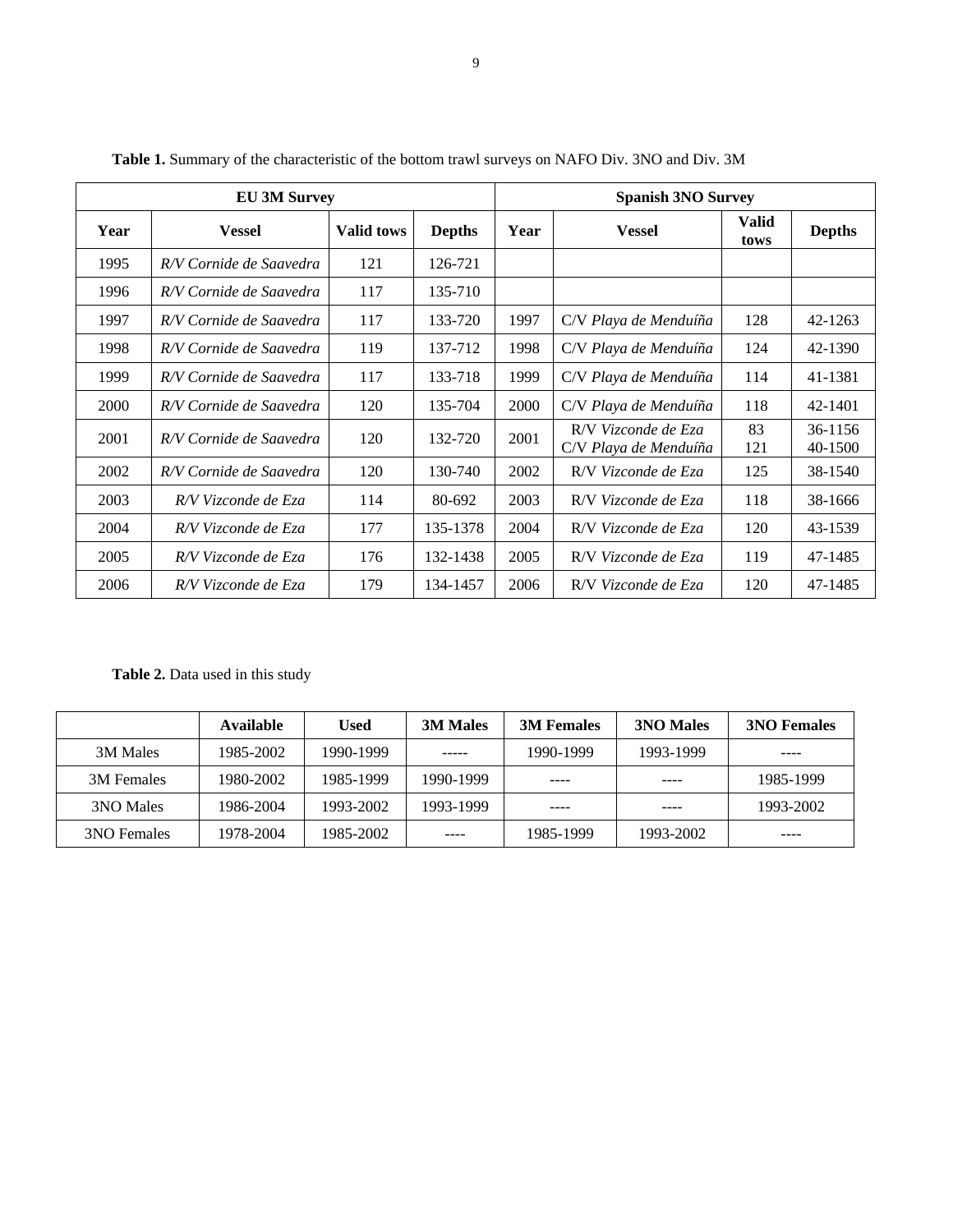**Table 3.-** American plaice data by sex from age-length key and 3NO Spanish Survey length distributions for the 1997 cohort (the age-length key was provided by Joanne Morgan).

|          | <b>Females</b>                                       |                                           | <b>Males</b>                                         |                                           |  |
|----------|------------------------------------------------------|-------------------------------------------|------------------------------------------------------|-------------------------------------------|--|
| Year/age | <b>Modal length from</b><br>length distribution (cm) | Mean length at age<br>from age-length key | <b>Modal length from</b><br>length distribution (cm) | Mean length at age<br>from age-length key |  |
|          |                                                      | (cm)                                      |                                                      | (cm)                                      |  |
| 1999/2   | 10                                                   | 11.05                                     |                                                      |                                           |  |
| 2000 / 3 | 16                                                   | 16.23                                     | 16                                                   | 15.47                                     |  |
| 2001/4   | 20                                                   | 21.58                                     | 20                                                   | 20.78                                     |  |
| 2002 / 5 | 24                                                   | 27.62                                     | 24                                                   | 23.99                                     |  |
| 2003/6   | 28                                                   | 31.44                                     | 26                                                   | 27.2                                      |  |
| 2004/7   | 32                                                   | 34.84                                     | 28                                                   | 29.9                                      |  |
| 2005/8   | 36                                                   | 38.45                                     | 30                                                   | 32.14                                     |  |
| 2006/9   | 38                                                   | 39.76                                     |                                                      | 33.27                                     |  |

**Table 4.-** Maximum lengths of American plaice by sex, year and zone from length distribution.

|      | 3M           |                | 3NO          |                |
|------|--------------|----------------|--------------|----------------|
| Year | <b>Males</b> | <b>Females</b> | <b>Males</b> | <b>Females</b> |
| 1995 | 48.5         | 60.5           |              |                |
| 1996 | 48.5         | 60.5           |              |                |
| 1997 | 48.5         | 58.5           | 50.5         | 68.5           |
| 1998 | 44.5         | 58.5           | 54.5         | 68.5           |
| 1999 | 44.5         | 60.5           | 48.5         | 76.5           |
| 2000 | 48.5         | 56.5           | 52.5         | 72.5           |
| 2001 | 46.5         | 58.5           | 56.5         | 70.5           |
| 2002 | 46.5         | 56.5           | 52.5         | 68.5           |
| 2003 | 48.5         | 58.5           | 46.5         | 66.5           |
| 2004 | 46.5         | 58.5           | 56.5         | 68.5           |
| 2005 | 48.5         | 58.5           | 52.5         | 68.5           |
| 2006 | 46.5         | 60.5           | 48.5         | 76.5           |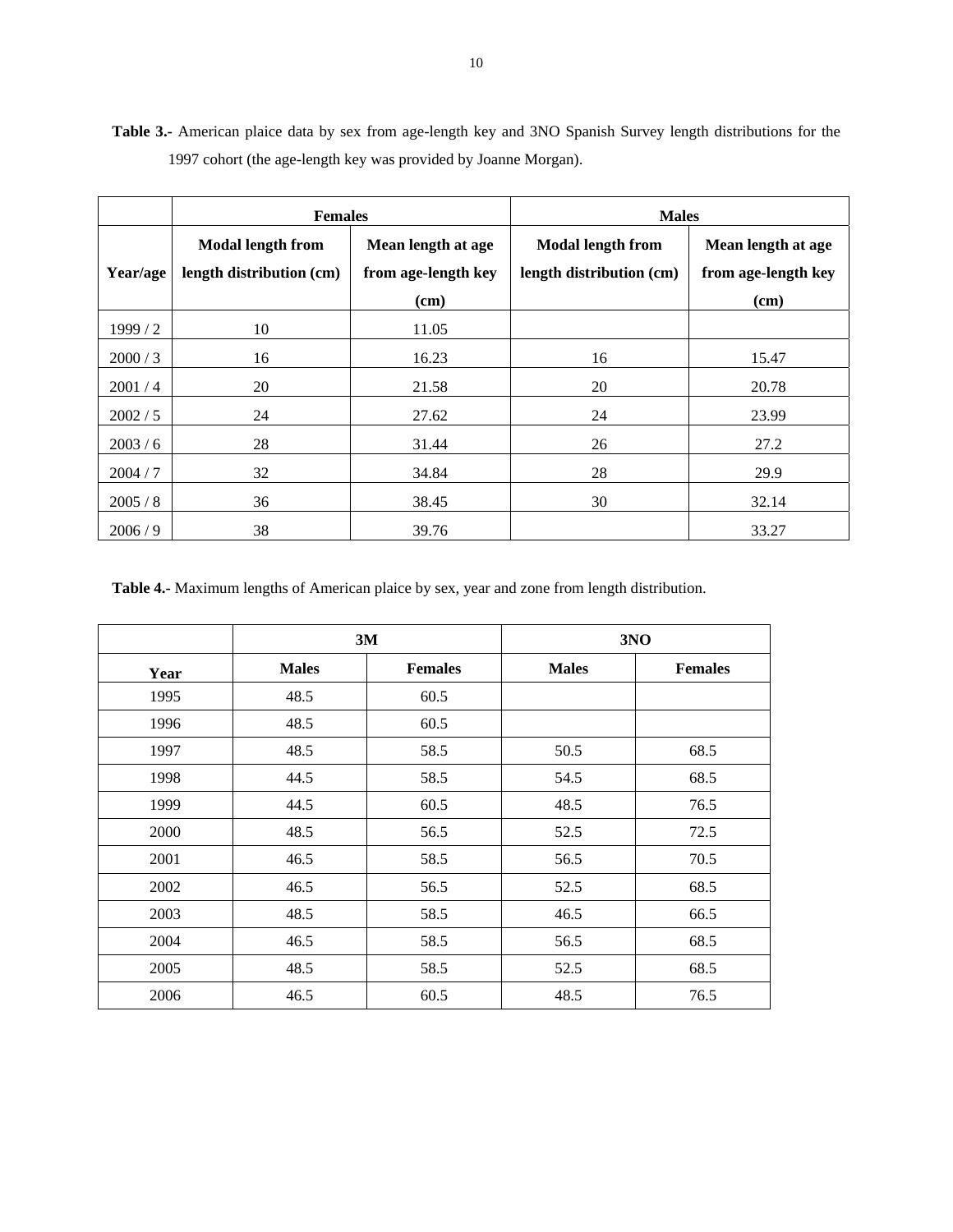|                      | <b>Surveys Sampling</b> |                  |                       |  |  |
|----------------------|-------------------------|------------------|-----------------------|--|--|
| <b>NAFO Division</b> | <b>Males</b>            | <b>Females</b>   | <b>Sexes combined</b> |  |  |
| $3NO$ $L$<br>max     | $50.58 \pm 4.47$        |                  | $60.10 \pm 10.58$     |  |  |
| 3M                   | $42.04 \pm 1.87$        | $53.29 \pm 1.91$ | $47.66 \pm 6.04$      |  |  |

**Table 5.-** Mean and standard deviation of the maximum mean lengths at age of American plaice by sex and zone from age distribution.

**Table 6.-** Body growth rate, *k* , for all the studied cohorts, by sex and area

|                              | 3M              |                 | 3NO             |                 |  |
|------------------------------|-----------------|-----------------|-----------------|-----------------|--|
| <b>Cohort</b>                | <b>Males</b>    | <b>Females</b>  | <b>Males</b>    | <b>Females</b>  |  |
| CO <sub>2</sub>              |                 |                 | 0.203           | 0.026           |  |
| C <sub>01</sub>              |                 |                 | 0.175           | $-0.017$        |  |
| C <sub>00</sub>              |                 |                 | 0.161           | 0.157           |  |
| C99                          | 0.746           | 0.369           | 0.099           | $-0.063$        |  |
| C98                          | 0.809           | 0.23            | 0.22            | 0.143           |  |
| C97                          | 0.273           | 0.303           | 0.306           | 0.145           |  |
| C96                          | 0.156           | 0.127           | 0.145           | 0.131           |  |
| C95                          | 0.276           | 0.235           | 0.092           | 0.058           |  |
| C94                          | 0.249           | 0.198           | 0.034           | 0.088           |  |
| C93                          | 0.264           | 0.215           | $-0.009$        | 0.1             |  |
| C92                          | 0.453           | 0.163           |                 | 0.06            |  |
| C91                          | 0.371           | 0.15            |                 | 0.015           |  |
| C90                          | 0.231           | 0.128           |                 | 0.011           |  |
| C89                          |                 | 0.018           |                 | 0.004           |  |
| C88                          |                 | 0.051           |                 | 0.003           |  |
| C87                          |                 | 0.166           |                 | $-0.005$        |  |
| C86                          |                 | 0.073           |                 | $-0.022$        |  |
| C85                          |                 | 0.213           |                 | $-0.02$         |  |
| Mean $\pm$ SD <sup>(*)</sup> | $0.38 \pm 0.22$ | $0.18 \pm 0.09$ | $0.16 \pm 0.08$ | $0.07 \pm 0.06$ |  |

(\*)Mean and SD made only with the positive values of *k*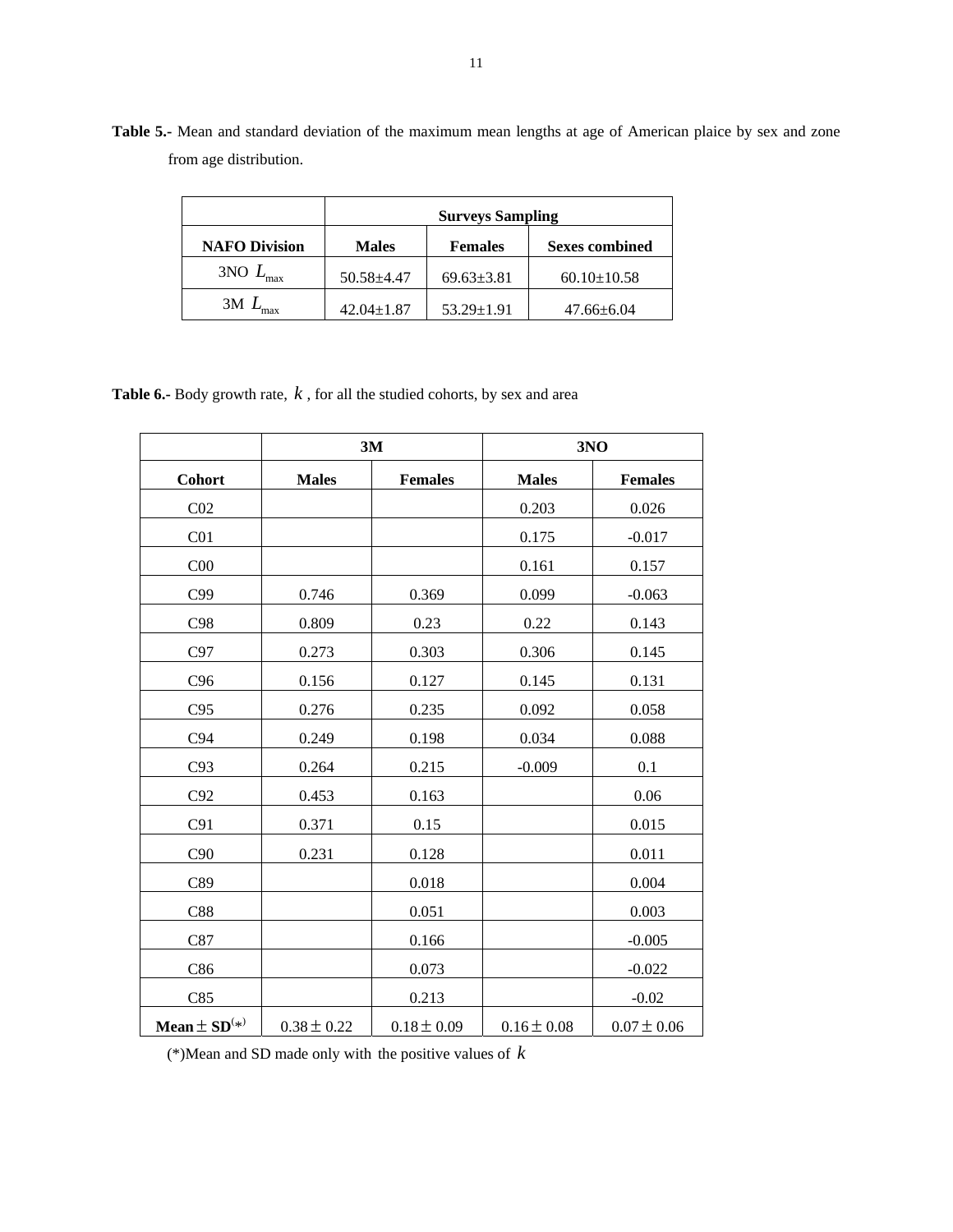

**Figure 1.** Results of the transformation *Lofoten* / *Campelen*



(n) Confidence level 99%

**Figure 2.-** American Plaice 3NO females. Mean length at age from age-length key (cm) *vs* modal length (cm) from 3NO Spanish survey length distribution. 1999-2006.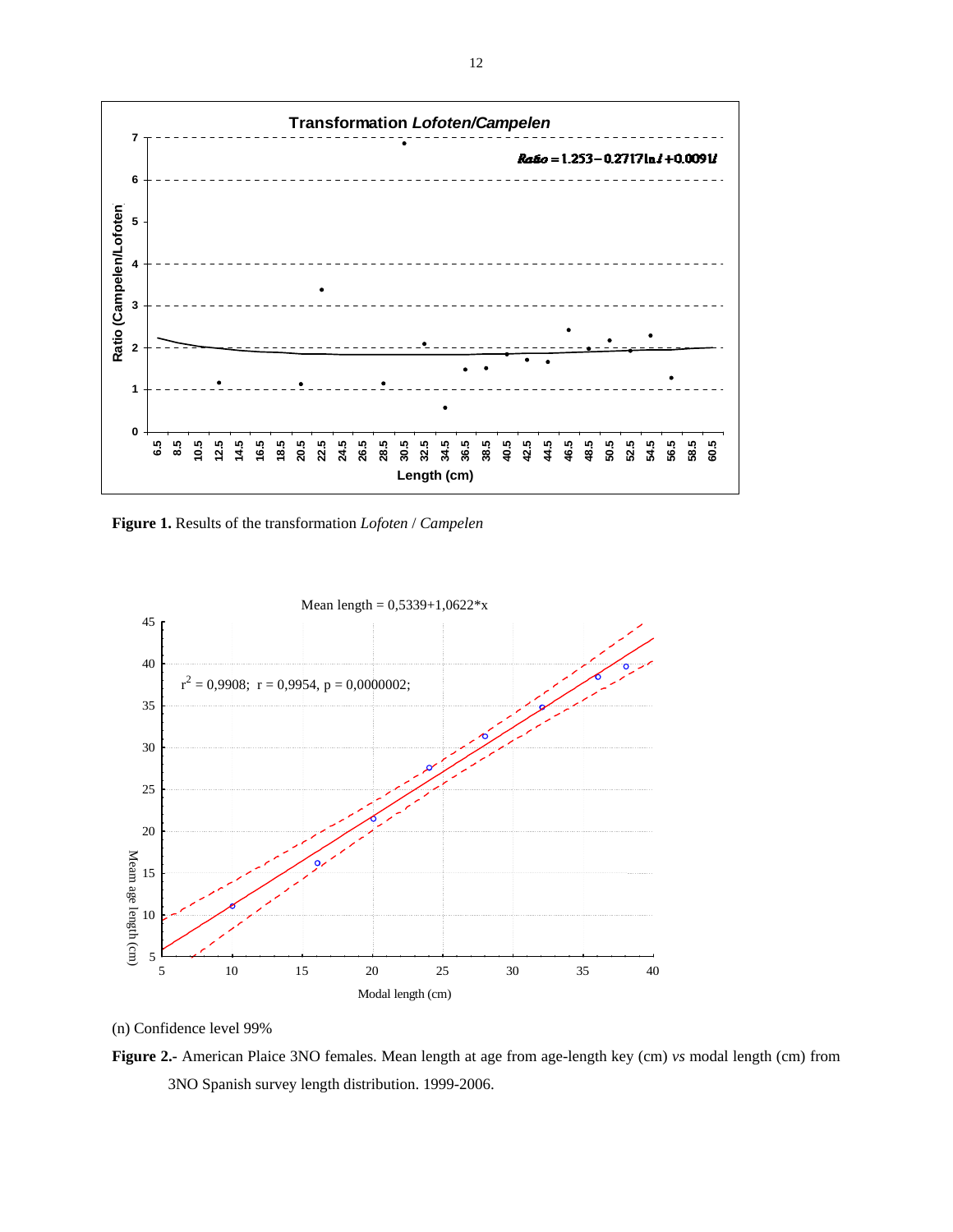



**Figure 3.-** American plaice 3NO males. Mean length at age from age-key length (cm) *vs* modal length (cm) from 3NO Spanish Survey length distributions. 2000-2005



**Figure 4.-** American plaice maximum mean length at age (cm) by sex from 3NO (1997-2006) and 3M (1995-2006) survey data.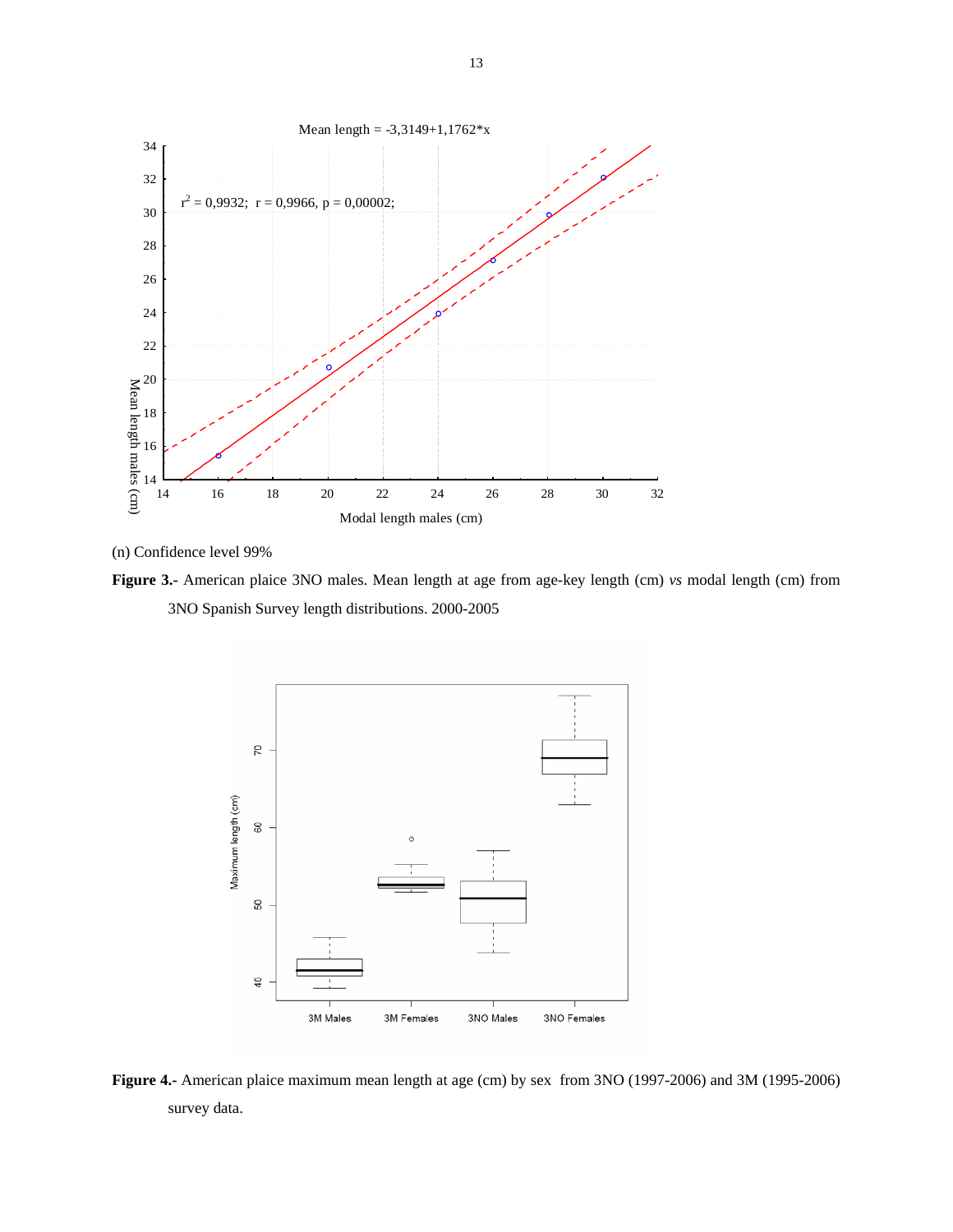

**Figure 5a.-** Histogram of the bootstrap of the growth parameter *k* for 3M males.



**Figure 5b.-** Histogram of the bootstrap of the growth parameter  $k$  for 3M females.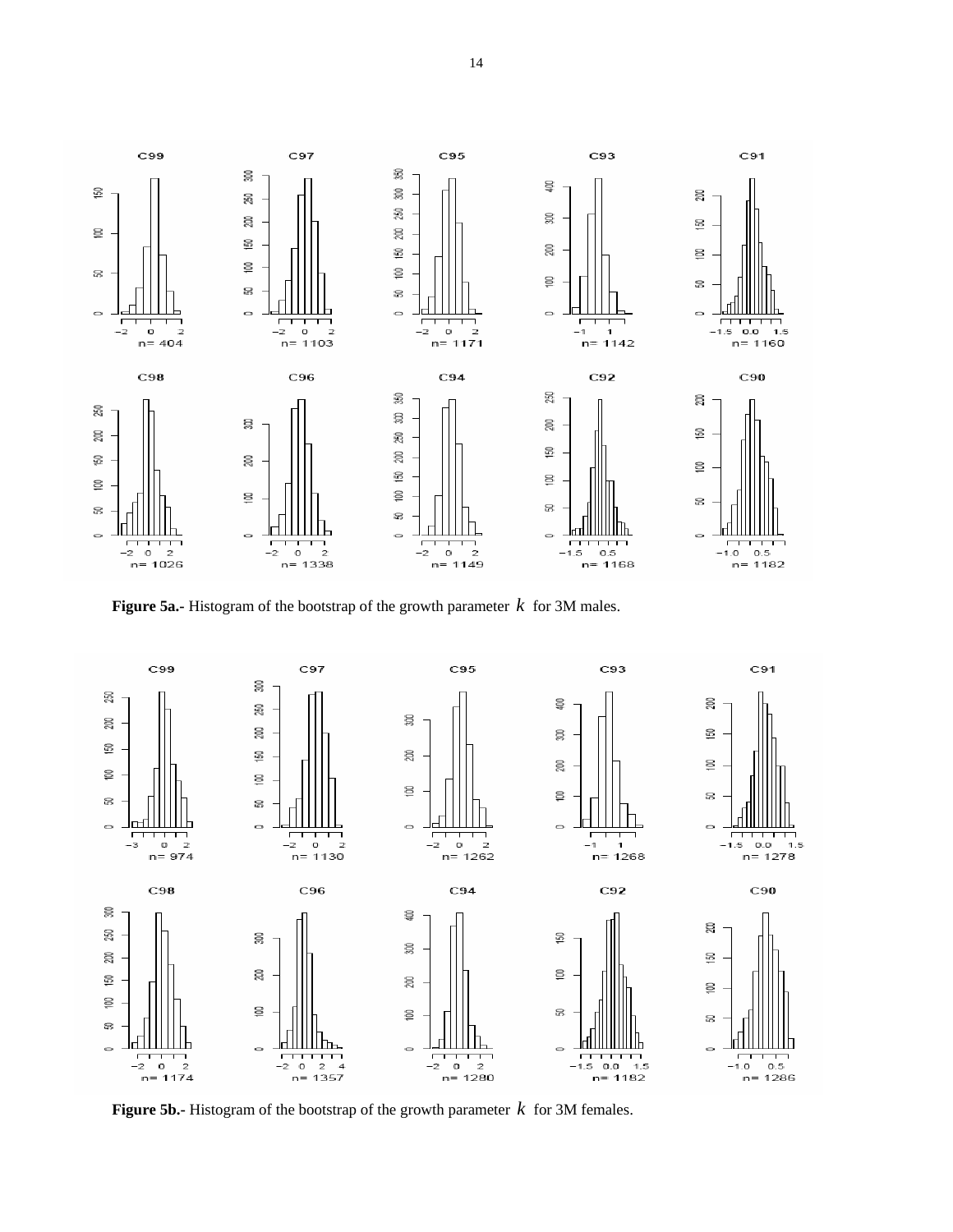

**Figure 5c.-** Histogram of the bootstrap of the growth parameter *k* for 3NO males.



**Figure 5d.-** Histogram of the bootstrap of the growth parameter *k* for 3NO females.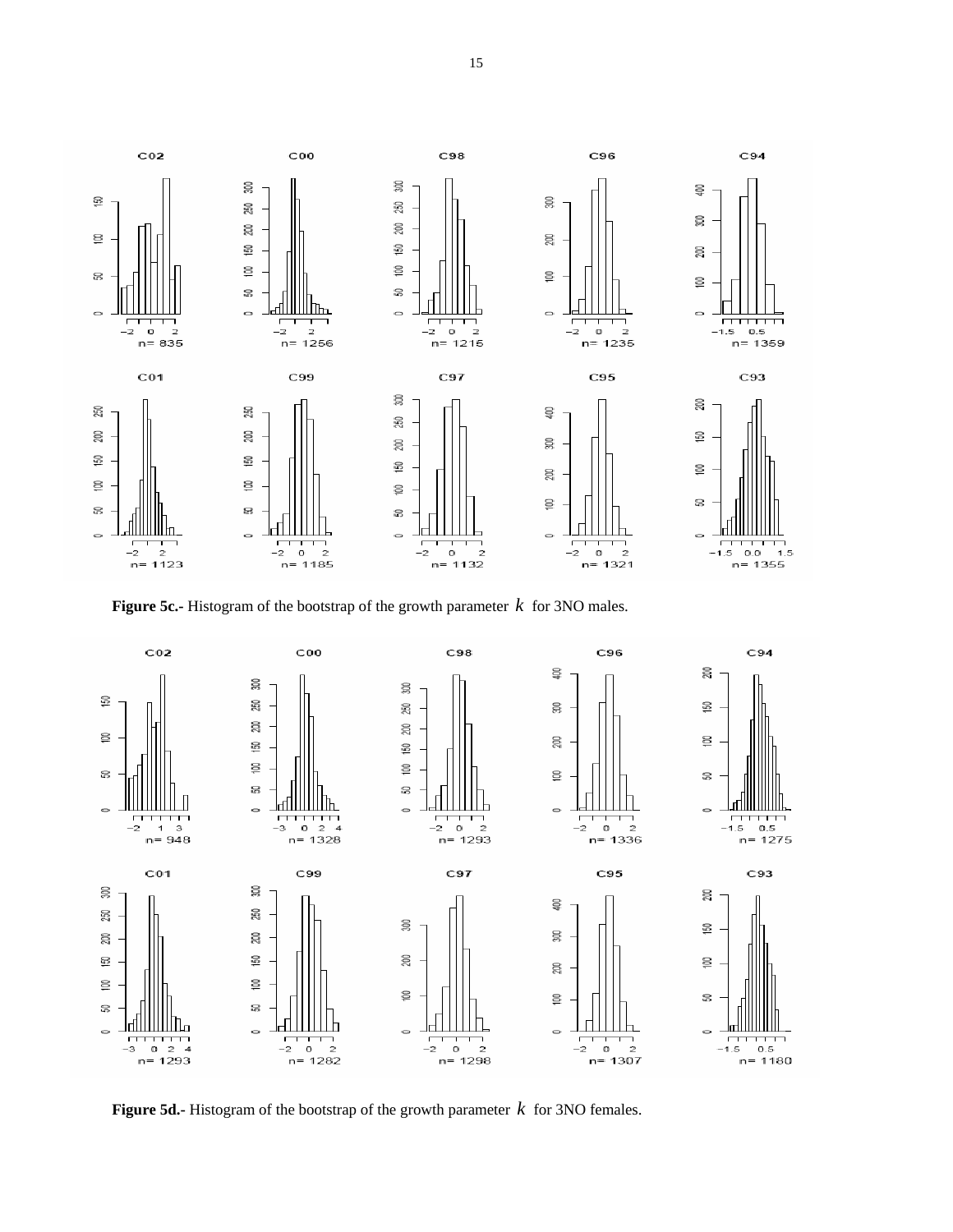

**Figure 6a.-** Results of the Von Bertalanffy curve comparison of the males and females in 3M.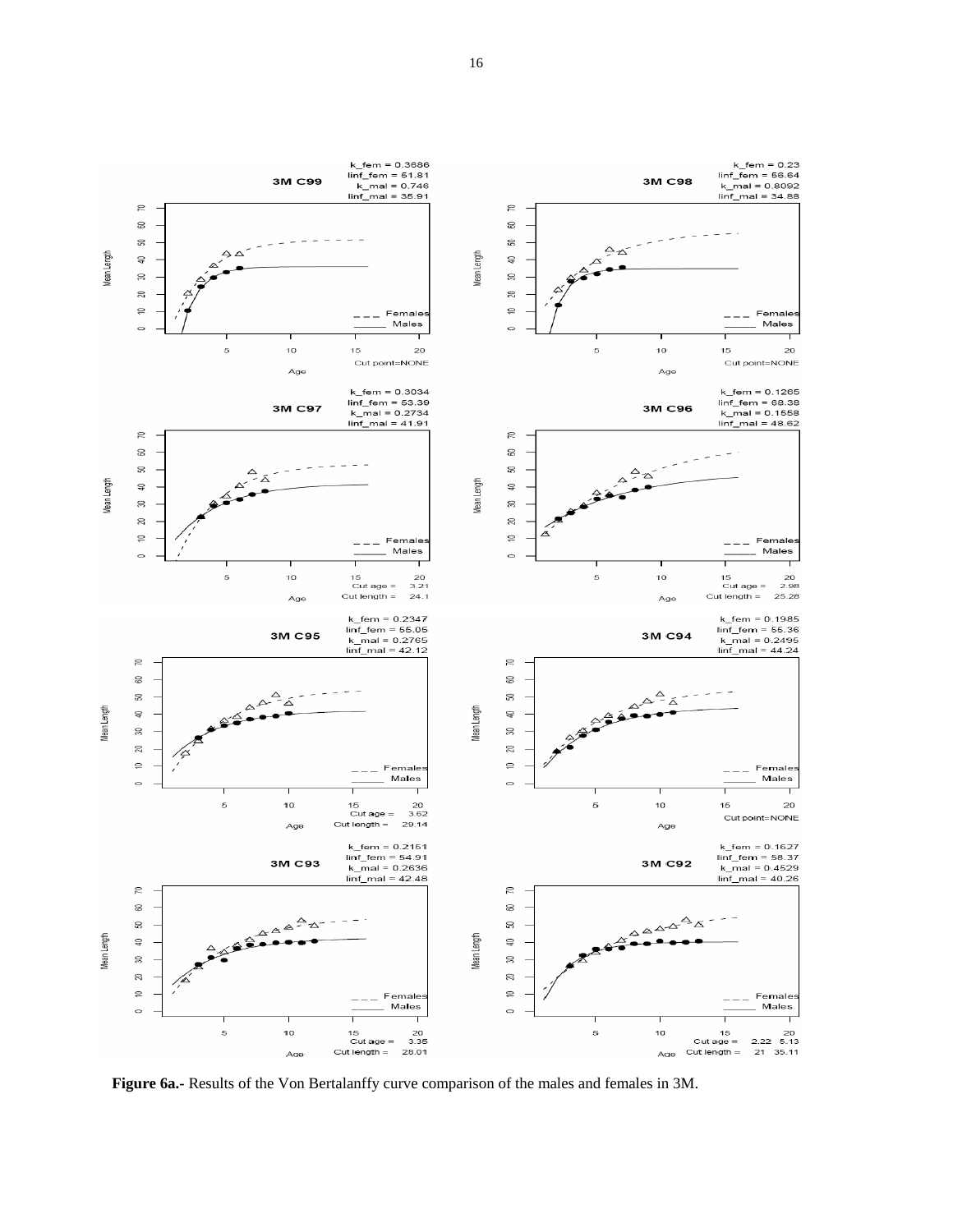





**Figure 6b.-** Results of the Von Bertalanffy curve comparison of the males and females in 3NO.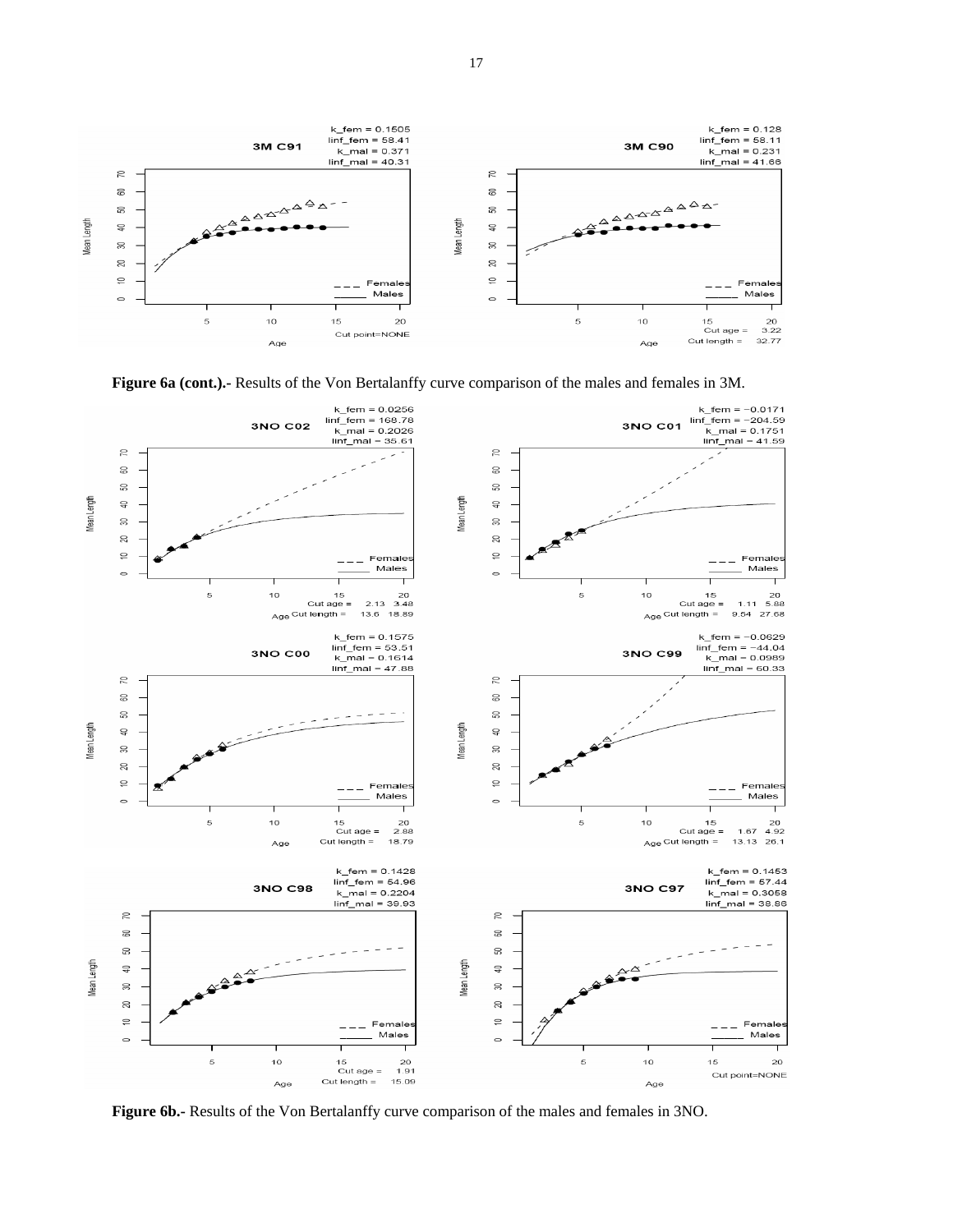

**Figure 6b (cont).-** Results of the Von Bertalanffy curve comparison of the males and females in 3NO.



**Figure 6c.-** Results of the Von Bertalanffy curve comparison of the males of 3NO and 3M.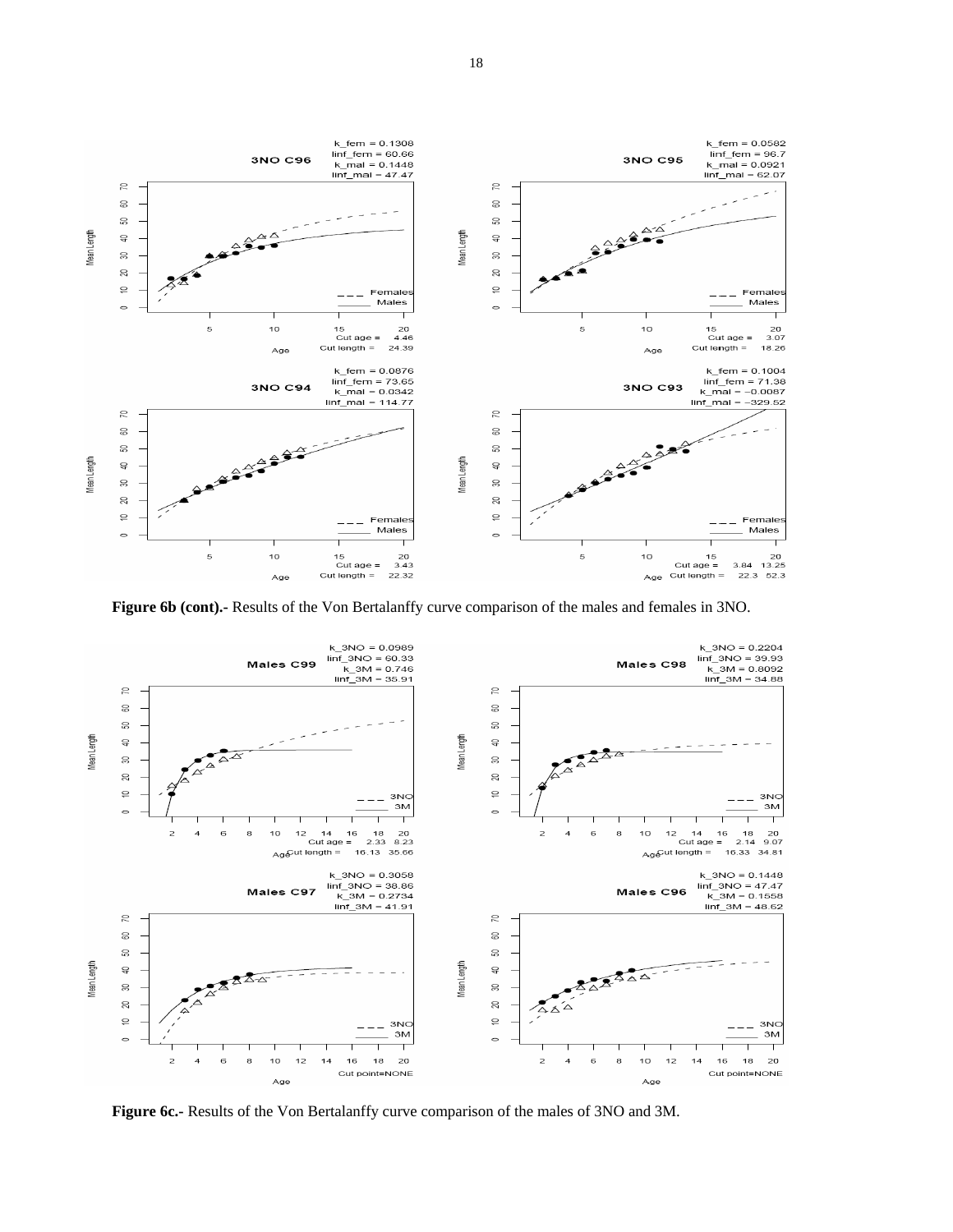

**Figure 6c (cont.).-** Results of the Von Bertalanffy curve comparison of the males of 3NO and 3M.



**Figure 6d.-** Results of the Von Bertalanffy curve comparison of the females of 3NO and 3M.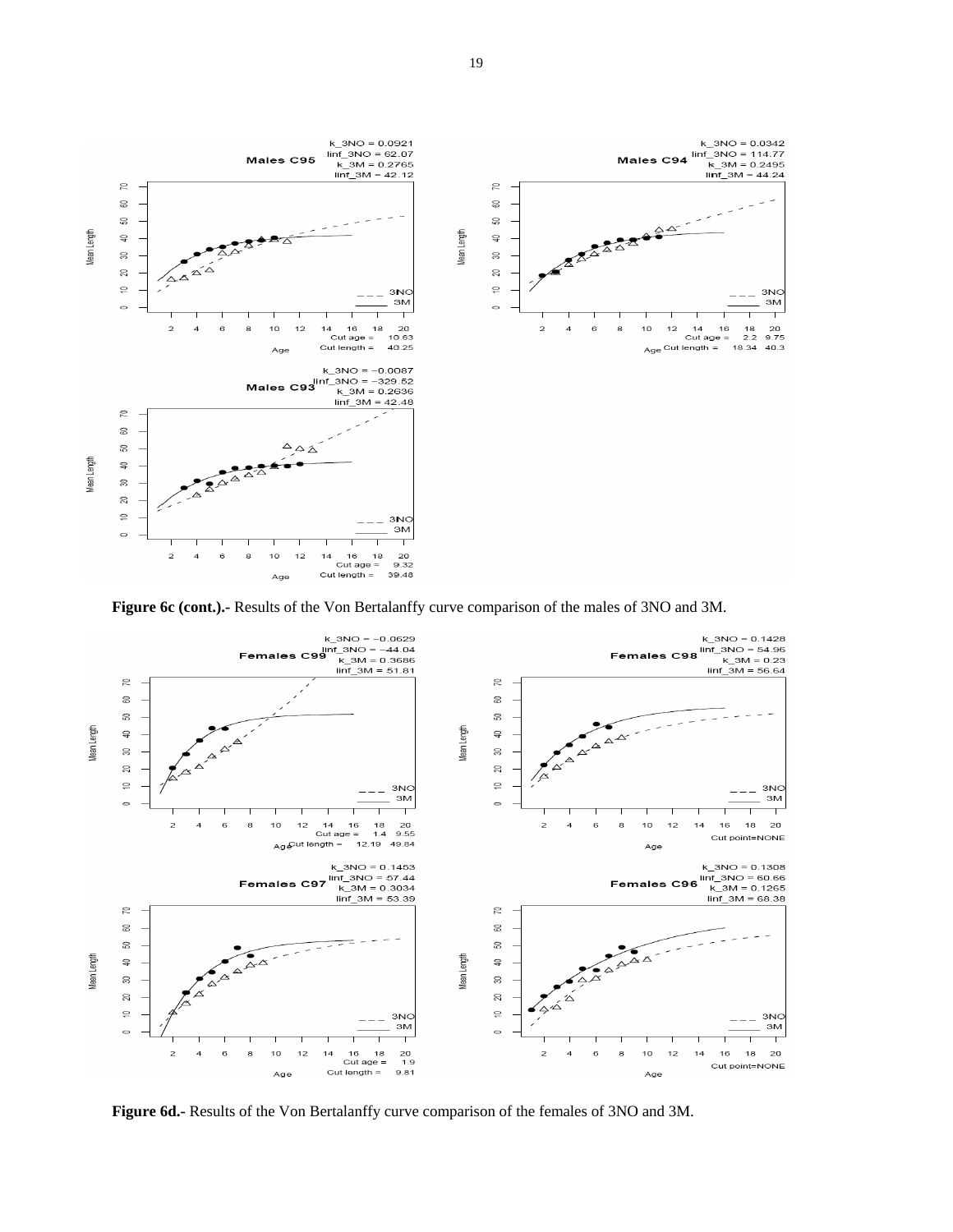

**Figure 6d (cont.).-** Results of the Von Bertalanffy curve comparison of the females of 3NO and 3M.